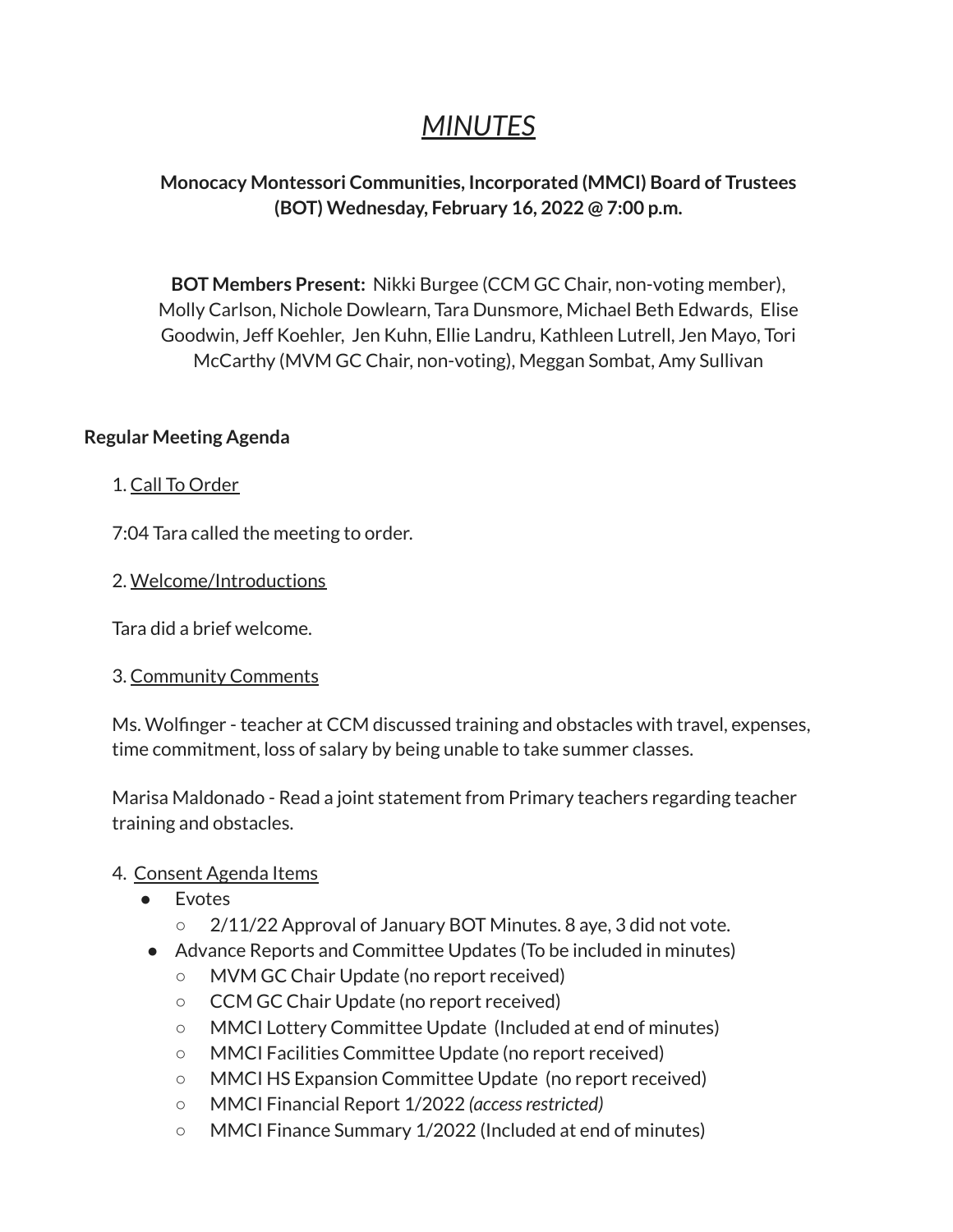## 5. BOT Member Reports

MMCI President Report *Tara Dunsmore All items are on the agenda.* CCM VP Report *Michael Beth Edwards* The big focus has been the annual report. CCM is also doing a lot of work on facilities which *Molly will update.* MVM VP Report *Ellie Landru The annual report isstill being finalized and will be sent to the BOT Saturday evening to review and initiate an Evote.* BOT Treasurer Report *Jeff Koehler Nothing to add. Advance report included at the end of the minutes.*

## 5. Updates

CCM Principal update *Marilyn Horan/Nikki Burgess*

*Marilyn - met with Dr. Lippy and FCPS is adding many staff positions. Any fund increases will be shared with CCM and MVM so that we can also hire. The bill that isin the Maryland House regarding Montessori exception to Blue Print money will not passthistime due to inaccurate information. Marilyn testified in front of the House regarding teacher licensing for Montessori schools. It will go to the Senate in March and Marilyn will testify again. Middle Schoolers are making roller coasters out of paper.*

*Nikki - CCM isstarting spirit wear and also increasing fundraising efforts. CCM isstarting Weisfor Schools cards. Ellie discussed the annual fundraising calendar with Nikki and encouraged MVM and CCM to collaborate so there are no conflicts on the calendar.*

#### MVM Principal update *Amy Dorman/Tori McCarthy*

*Amy - Studentsreceiving extra tutoring are overallshowing improvement in testing. Middle School attendance islighter in session 2. There was an evening parent education session on normalization in the Montessori classroom. Classroom observations were planned however Covid numbers got too high to hold in person observations. There are future sessions planned. A new SLP was hired. There were three cases of Covid in one class which qualified as an outbreak; thisis now all clear. There was an issue with snow removal. An upper el class created a plan for a chess club and a staff member is volunteering to help. Middle Schoolers are holding a dance and plan to invite last year's MVM graduates. This year the community did kindness cardsinstead of valentines. Middle School is doing kind projectsin the community. A group ofstudentsfrom Linganore high school visited every level, prepared a lesson and this may be a good collaboration in the future.*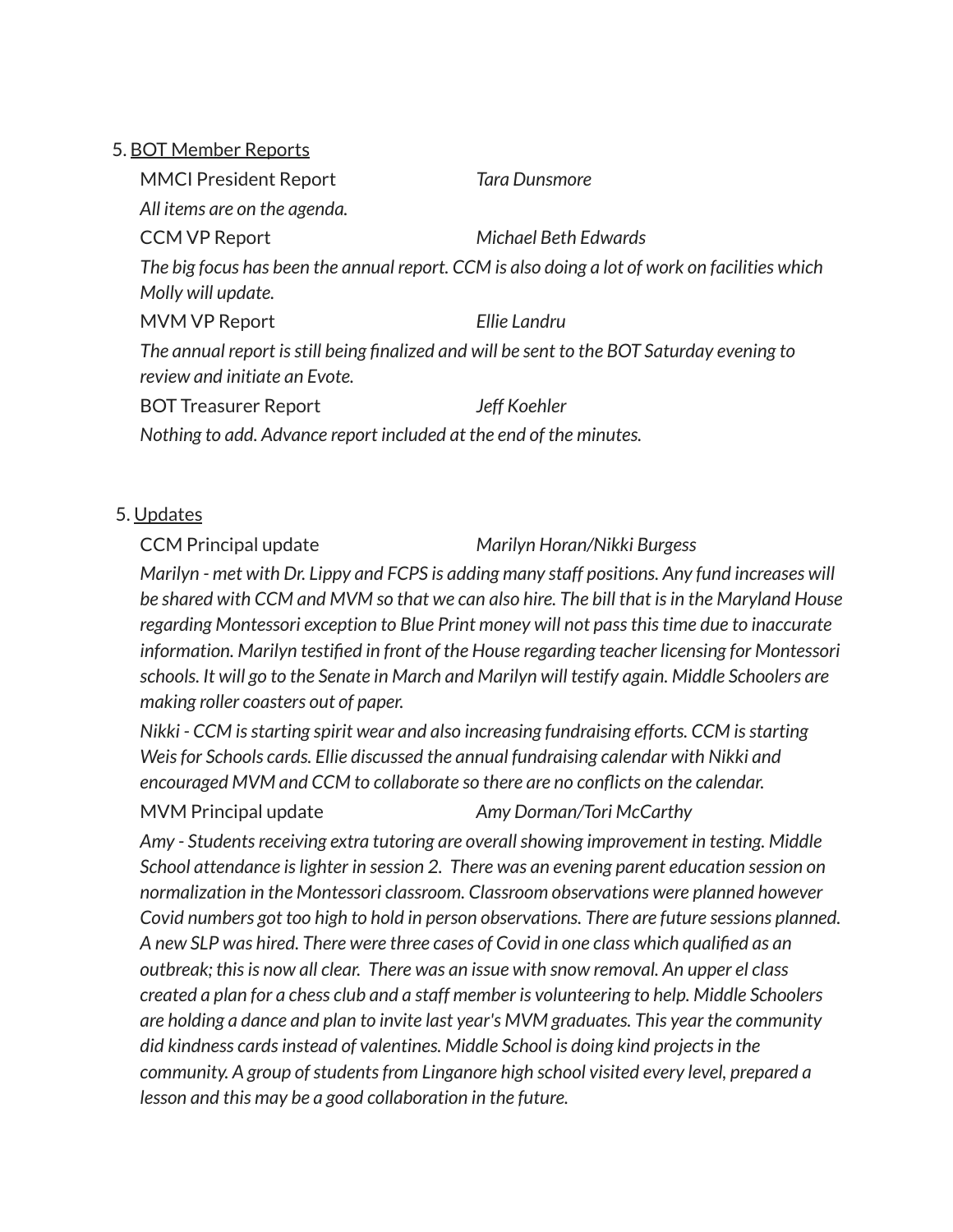*Tori - Tori and Amy did the Maryland Excels program this month to renew the Maryland Excels certification. They willstart the process and hopefully hand it off to a team. MVM will be approving their fundraising calendar next Tuesday. The annual report will also be voted on at this meeting.*

*Amy clarified that the retention bonus mentioned by FCPS will be covered by the FCPS ESSER grant, not CCM and MVM funds.*

## Committee Updates

MVM High School - *The BOE did approve the MVM high school to open in the Fall of 2023 and the matriculation pattern will open to 60 9th graders and each year following will bring in 60 9th graders. The MVM GC will now have the responsibility of carrying out the project.*

Lottery - *numbers are much higher this year than last year at thistime. Lottery Report included at the end of minutes.*

Grants - *Meggan Sombat isinterested in spearheading the grantsfor MMCI and some parentsfrom MVM have expressed interest and if there are volunteersinterested at CCM they should reach out.*

## 6. Action Items/Follow-up

- **● Check-in:** Annual Fundraising Calendars and plans (GC Chairs) Both chairs shared in their reports that these are being actively worked on by GCs.
- **Followup:** MMCI Staffing Discussion schedule work session Tara will schedule a work session

## 7. New Business: Discussion and votes

- **● Discussion/Vote:** Open BOT Position Candidates (Jen Kuhn/Tara Dunsmore) Jen discussed positions currently open. Eugene [Sheppard](mailto:illadel4ya@icloud.com) has shown interest in the CCM Parent Trustee position on the BOT and the BOT will vote either at the special February voting meeting or eVote.
- **● Discussion/Vote:** BOT Evote Policy (Jeff Koehler) Jeff is working on a revised policy. While MMCI is not bound by Maryland Open Meetings act, MMCI does try to follow best practices. Jeff shared that there was an existing policy from 2016. Jeff used the formatting of the recent ethics policy. The BOT will review the current policy and Jeff's suggestions.
- **● Discussion/Vote:** Robert's Rules Training Opportunity (Tara Dunsmore)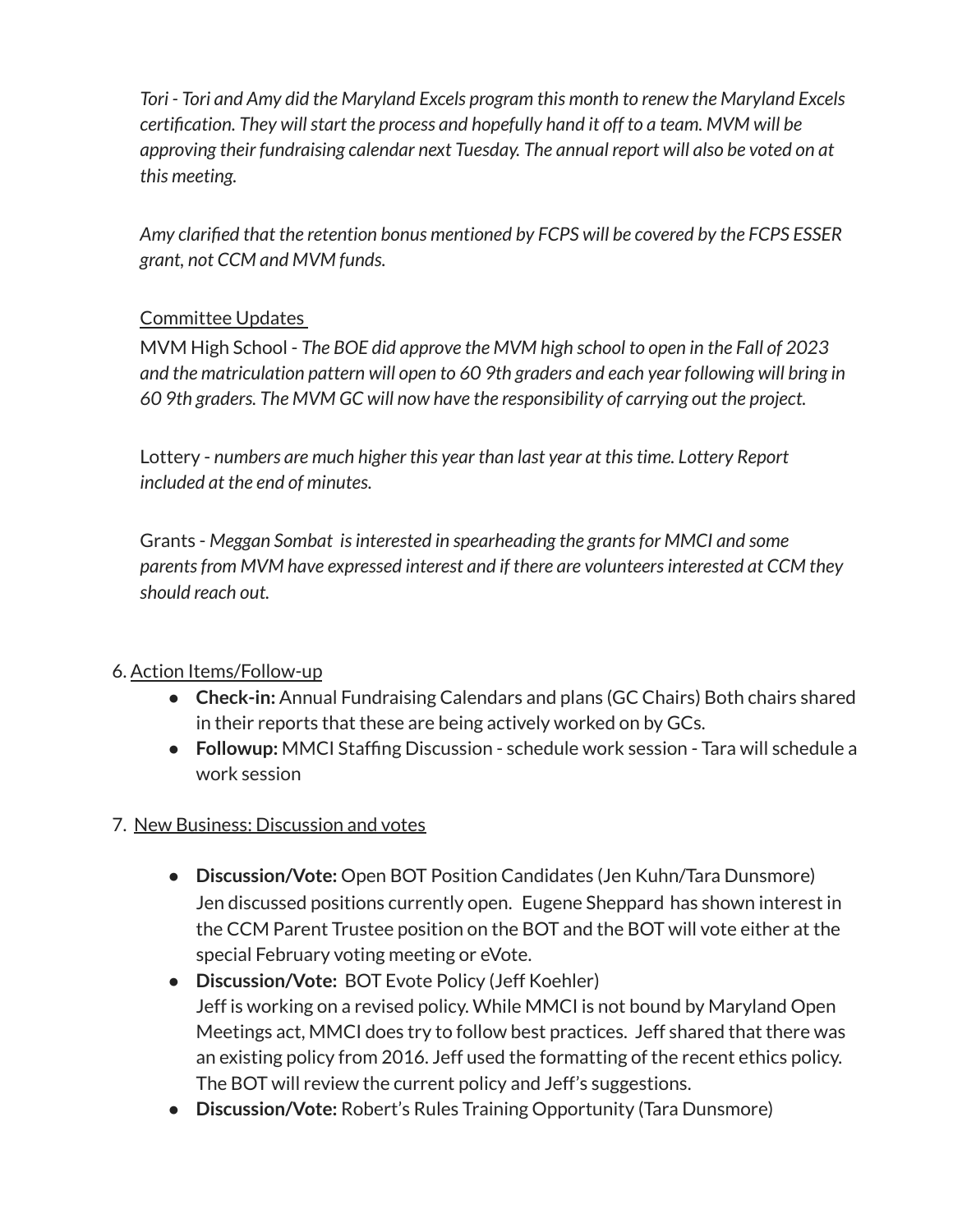Eddie Benites is a Parent Rep with experience in Robert's Rules and looked into training opportunities for the MVM GC and found an opportunity that would be available for a group training for both GCs and the BOT for \$250 for the hour long training. This would also be available to our middle school students that are currently doing some government and civics studies. The professor would be available for more advanced training if needed. Tara motioned to approve up to \$250 for MMCI Robert's Rules Training. Ellie seconded. 12 aye, 0 nay

● **Presentation:** Montessori Teacher Training (Molly Carlson) Mary Ellen Wolfinger brought a presentation to the CCM GC regarding their access and obstacles with training. After hearing the presentation Molly wanted to see if MMCI could review the official policy. Molly is proposing a policy that would fully repay staff in the front end but then staff would pay it back if they leave before 2 years. This is consistent with an FCPS policy. Molly also recommends MMCI look at policies for travel and material reimbursement. In addition, are there any institutions that could partner with our organization to make this process easier. Jeff Koehler shared some of the history of the current policy. Michael Beth encouraged the BOT to revisit this and determine how FCPS is handling this. Ellie shared that the reason the policy was written with flexibility was because both GCs were handling reimbursement differently. At the time it was about mutual investment. Ellie shared that her concern was with any potential burden that MMCI could have with the collection process if a staff member left with an unpaid balance. Tara suggested a work group.

**Closed Session:** To consider the acquisition of real property for a public purpose and matters directly related thereto (Tara Dunsmore)

- Tara motioned to move into a closed session. Ellie seconded. 12 aye. Started at 8:30 p.m. Ended 9:10 p.m.
- **Discussion/Vote:** MMCI Realtor Agreement (Molly Carlson/Ellie Landru/Tara Dunsmore)

*The MMCI Facilities Committee has decided to try working with a new realtor, Chris Kline. He islocal to Frederick and very motivated with a lot of new ideas. This would exclude any previous propertiesthat we have reviewed with our past realtor who would still handle those properties. Tara motioned to approve the brokerage agreement as presented with Chris Kline of Frederick Commercial Real Estate.. Ellie seconded the motion. 12 aye, 0 nay.*

● **Discussion/Vote:** MMCI Facilities Financing Update (Molly Carlson/Ellie Landru/Tara Dunsmore) *Molly shared that 3 service providers have been brought to the BOT. Building Hope has not been very responsive. Legacy Impact Capital has been very responsive and because of*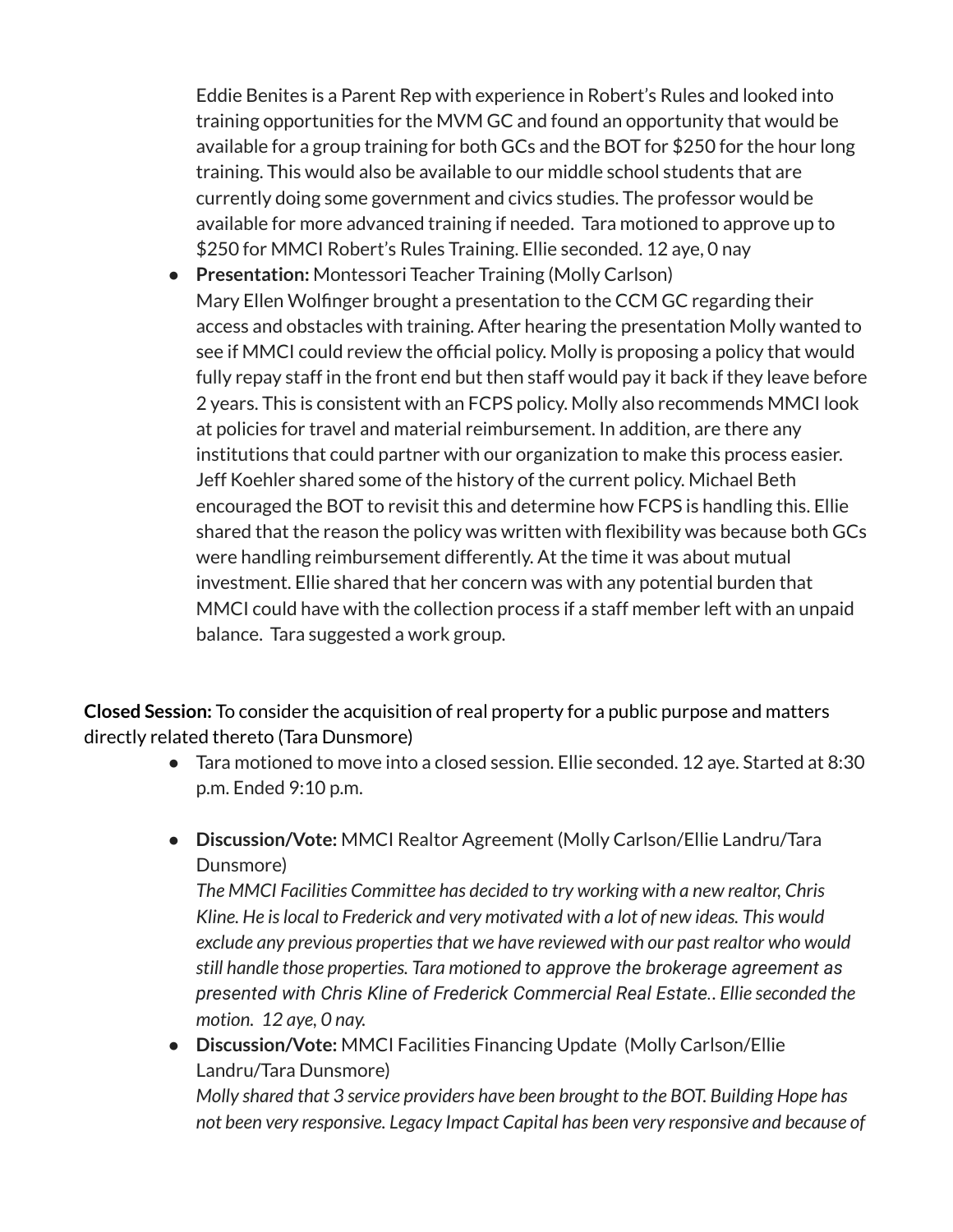*this Tara recommends Legacy Impact Capital. Kathleen recommended another meeting with Building Hope before a final decision is made. Tara motioned to make a virtual voting Meeting on Friday 2/18 at 6:00 p.m. Ellie seconded. 12 aye, 0 nay.*

Tara motioned to adjourn at 10:04, Jen Kuhn seconded. 12 aye.

## Announcements:

1. Upcoming MMCI Business Meetings (usually held at 7PM the FINAL Wednesday of each month): *meetings will be virtual until further notice*

- March 30, 2022
- April 27, 2022
- May 25, 2022

2. Minutes and Agendas may be found online at *http://mmcimd.org/calendar/*

# **Advance Reports**

- Lottery Report
- MMCI Finance Summary 1/22

## **Lottery Report**

## **Lottery Report 2022-2-15 (As of 5:00 pm)** *Submitted by Jen Swafford*

Lottery open: January 4 to March 15 12:01 a.m. - 11:59 p.m. Estimated run: week of March 28

Date to communicate to community for results: Lottery pulled by 4/4 First round of paperwork due: 4/26 registration date

| <b>APPLICATIONS SUBMITTED</b> |           |           |           |
|-------------------------------|-----------|-----------|-----------|
|                               | 2/15/2020 | 2/15/2021 | 2/15/2022 |
| <b>MVMPCS</b>                 | 1,003     | 799       | 1,226     |
| <b>CCMPCS</b>                 | 1.041     | 826       | 1.199     |
|                               | 2,044     | 1,625     | 2,425     |